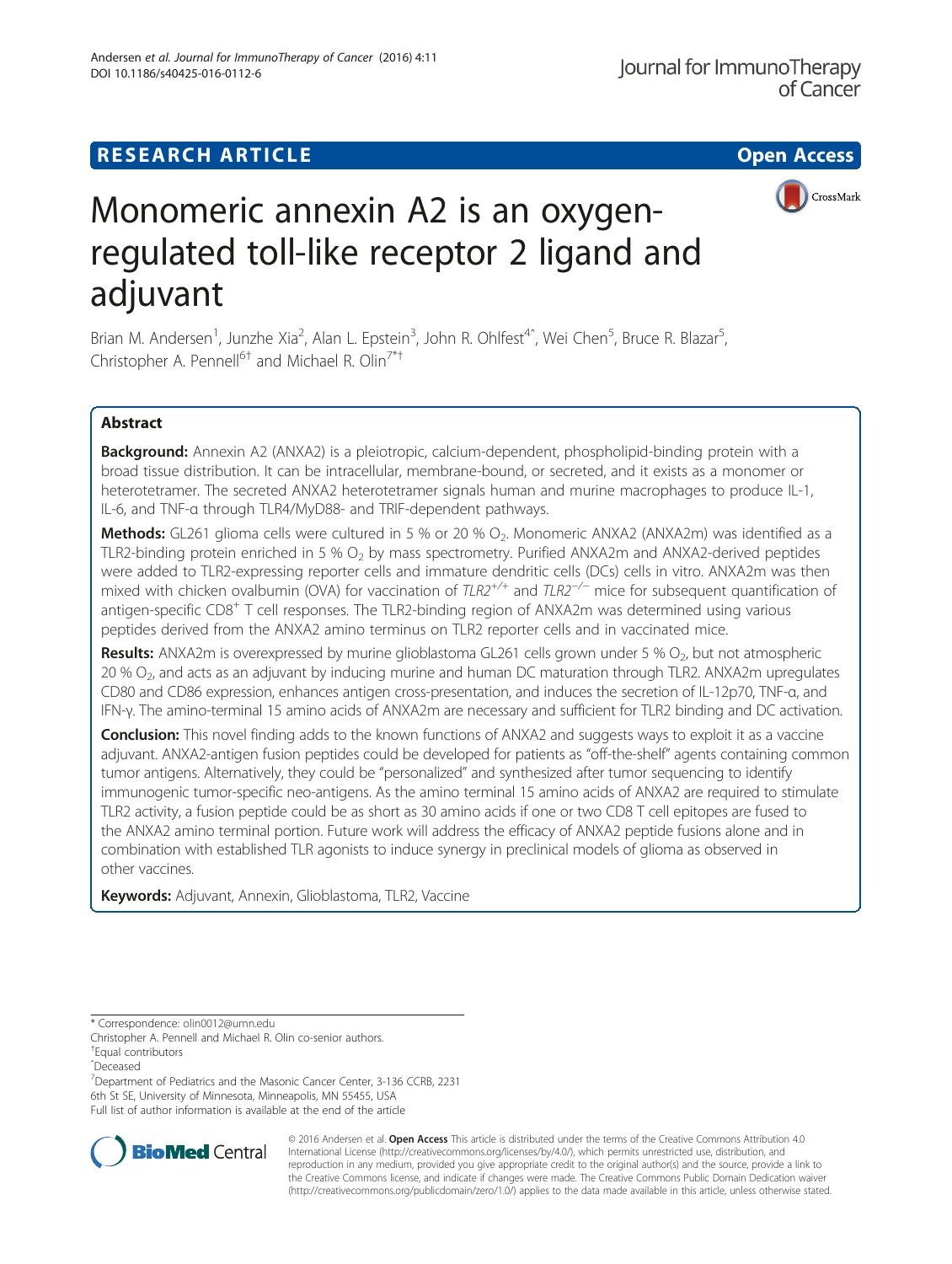## Background

Annexin A2  $(ANXA2)^4$  is a broadly expressed member of the annexin family of calcium-dependent, anionic phospholipid-binding proteins. Annexins have homologous core and carboxyl domains but variable amino (N) terminal regions with diverse binding and functional properties. These variable N-terminal 30 amino acid regions, called head regions, distinguish the family members [\[1](#page-7-0)]. ANXA2 was first reported as an intracellular membrane-associated substrate of the pp60vsrc oncoprotein in transformed chicken embryonic fibroblasts [\[2](#page-7-0)]. ANXA2 is now known to be expressed by many cell types in the nucleus, cytoplasm, membrane, or extracellularly. Its many functions include membrane organization and dynamics during endocytosis and exocytosis, gene regulation, ion channel formation, fibrinolysis, and cellular transformation [[3, 4](#page-7-0)]. The subcellular localization, post-translational modifications, and different binding partners of ANXA2 dictate its diverse functions.

A frequent binding partner of ANXA2 is the plasminogen receptor protein S100A10 [[5\]](#page-7-0). Upon binding to calcium, a conformational change occurs in ANXA2m that exposes a hydrophobic residue in its N terminus, allowing ANXA2m to bind a S100A10 dimer. This dimer bridges two ANXA2m to form a heterotetramer (ANXA2t) [[4\]](#page-7-0). ANXA2t binds anionic phospholipids with high affinity and correspondingly often localizes to the plasma membrane. ANXA2t can also be released from cells in exosomes (after Tyr-23 phosphorylation), via SNARE-mediated fusion with the plasma membrane, and through transmembrane channels (when chaperoned by PtdIns [[4, 5\]](#page-7-0) P2) [\[6](#page-7-0)–[8](#page-7-0)]. Extracellular ANXA2t functions immunologically by inducing macrophages to release IL-1, IL-6, and TNF-α through TLR4/MyD88 and TRIF-dependent pathways [[9\]](#page-7-0).

Here we report for the first time that extracellular ANXA2m also functions immunologically, and that the monomeric and tetrameric forms of ANXA2 signal through different pathways. We find that ANXA2m, when released by cells, binds TLR2 and induces the differentiation of murine and human antigen presenting cells (APCs). ANXA2m induces the expression of CD80 and CD86, the secretion of IL-12, INF-γ, and TNF- $α$ , and enhances the cross-priming of murine and human antigen-specific CD8<sup>+</sup> T cells. All of these activities map to the unique N-terminus of ANXA2m. These data, combined with our observation that ANXA2m is overexpressed by murine GL261 glioblastoma cells grown under low (5 %) but not atmospheric (20 %)  $O_2$ levels, suggest ANXA2m is a novel danger-associated molecular pattern (DAMP) that contributes to the increased efficacy of tumor vaccines derived from GL261 cells grown under 5 %  $O_2$  [[10](#page-7-0)].

## Results and discussion

#### ANXA2m is an  $O<sub>2</sub>$ -regulated protein that binds TLR2

We reported that decreasing  $O_2$  from the typical tissue culture level of 20 to 5 % enhanced the adjuvant activity of lysates from murine GL261 glioma cells in a glioblastoma vaccination model [[10\]](#page-7-0). This led us to hypothesize that 5 %  $O_2$  enriched for the expression of DAMPs by GL261 cells that, in turn, activated APCs by binding to pattern recognition receptors. Because the pattern recognition receptor TLR2 was implicated in inflammation following hypoxia in the brain [[11\]](#page-7-0), we further hypothesized that TLR2 was required for recognizing  $O_2$ -regulated putative DAMP expression in GL261 cells.

To test these hypotheses, we pulsed splenocytes from wildtype B6 or  $TLR2^{-/-}$  mice with the human melanocyte antigen-derived  $gp100_{25-33}$  peptide, with or without lysates from GL261 cells grown under 5 % or 20 %  $O_2$ . The splenocytes were then compared for their abilities to activate purified  $CD8<sup>+</sup>$  T cells bearing the transgenic pmel-1 Vα1/Vβ13 TCR specific for human gp100<sub>25-33</sub> presented by the MHC class I molecule  $H\text{-}2D^b$  [[12\]](#page-7-0). We found antigen-specific CD8+ T cell activation, as measured by IFN-γ expression, required both TLR2 and lysate from GL261 cells cultured under 5 %  $O_2$ ; lysates from GL261 cells grown under 20 %  $O_2$  had no stimulatory effect on either TLR2 sufficient or deficient splenocytes (Fig. [1a](#page-2-0)). These data suggest TLR2 recognizes a DAMP expressed by GL261 cells cultured under  $5\%$  O<sub>2</sub>.

To identify the putative DAMP(s), we screened lysates from GL261 cells cultured under 5 %  $O_2$  for TLR2binding molecules using immunoprecipitation. Subsequent mass spectrometry revealed ANXA2 was enriched in the TLR2-binding fraction (data not shown). Immunoblot analysis confirmed that ANXA2 was overexpressed in GL261 cells grown under 5 %  $O_2$  relative to 20 %  $O_2$ (Fig. [1b](#page-2-0), top). Binding of ANXA2 and TLR2 was corroborated by co-immunoprecipitation (Fig. [1b,](#page-2-0) bottom; the <90 kDa bands in the anti-TLR2 immunoblot correspond to lower molecular weight TLR2 isoforms) [[13](#page-7-0)]. Together these data reveal ANXA2 is an  $O<sub>2</sub>$ -regulated protein that binds TLR2.

We next asked which form of ANXA2 bound TLR2, and if binding resulted in signal transduction. ANXA2m and ANXA2t were incubated in vitro with HEK-Blue reporter cells expressing human TLR2. Secretion of alkaline phosphatase by these reporter cells was induced by human ANXA2m, and the TLR2-signaling positive control  $Pam_3CSK_4$  (a synthetic analogue of triacylated lipopeptide), but not by bovine ANXA2t (Fig. [1c](#page-2-0)). Heat denaturation or enzymatic degradation of human ANXA2m abolished signaling, showing the TLR2 binding moiety was proteinaceous and not a contaminating lipid moiety (Fig. [1d\)](#page-2-0). Human ANXA2m did not induce alkaline phosphatase secretion by the HEK-Blue human TLR7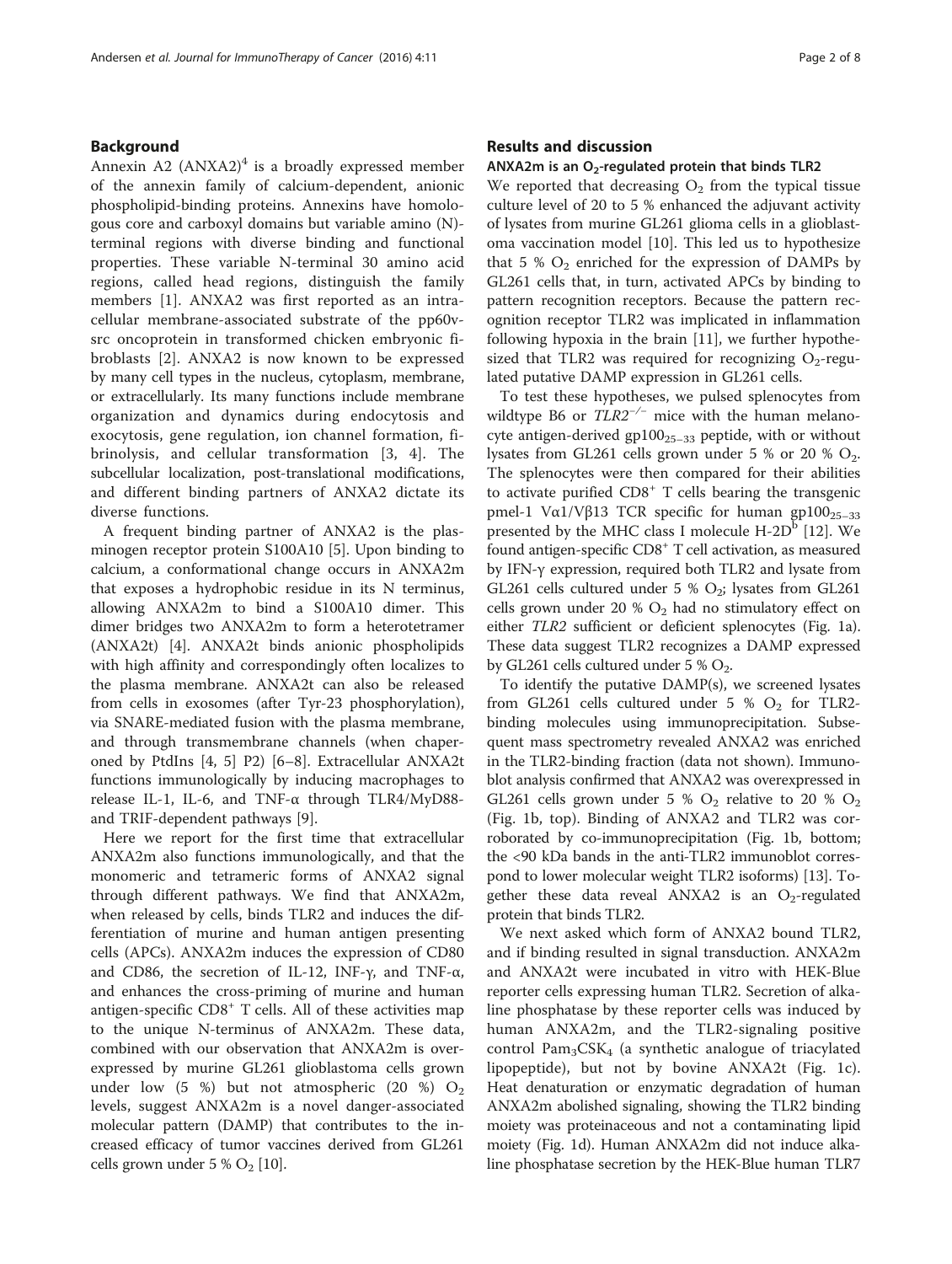<span id="page-2-0"></span>

were pulsed with the human gp100 $_{25-33}$  peptide, with or without lysates from GL261 cells grown under 5 % or 20 % O<sub>2</sub>. Addition of purified pmel-1 CD8 T cells resulted in INF-γ secretion, which was quantified after 48 h by flow cytometry. The experiment was repeated three times with similar results (the average INF-γ median fluorescence intensities [MFIs] for the three experiments were 1,868 and 4,057 for splenocytes stimulated with lysates from GL261 cells grown under 5 % or 20 % O<sub>2</sub> respectively). Lines indicate  $p < 0.05$  by unpaired t-test. **b** (top) Protein in GL261 lysate was separated by SDS-PAGE and immunoblotted for murine ANXA2. (bottom) ANXA2 and TLR2 in GL261 lysates coimmunoprecipitate as shown by immunoblot. Recombinant murine ANXA2 (38 kDa) and TLR2 (90 kDa) were used as controls. c & d Compounds (6.9 μM) were pulsed onto human TLR2-expressing HEK-Blue cells, and secreted alkaline phosphatase was measured. "Proteinase K" and "heat" respectively indicate pre-treatment with the enzyme or incubation of the protein at 56 ° C for 30 min prior to addition to reporter cells. Y axes represent colorimetric quantification of alkaline phosphatase activity, measuring absorbance at 640 nm and normalized to media controls. The experiment was repeated three times with similar results. The mean absorbances at 640 nm for these three experiments were 7.2 and 1.4 for ANXA2m and ANXA2t, respectively. e Same as c and d only human TLR4expressing HEK-Blue cells were used. The experiment was repeated three times with similar results. The mean absorbances at 640 nm for these three experiments were 2.7 and 1.7 for ANXA2m and ANXA2t, respectively. f Same as (a) except that splenocytes from TLR4<sup>-/−</sup> mice were pulsed with the human gp100<sub>25-33</sub> peptide with or without human ANXA2m. The experiment was repeated three times with similar results (the average INF-γ MFIs for the three experiments were 1,126 and 831 for peptide-pulsed splenocytes with or without human ANXA2m, respectively). Error bars are ± SEM, and lines show  $p < 0.01$  by unpaired t-test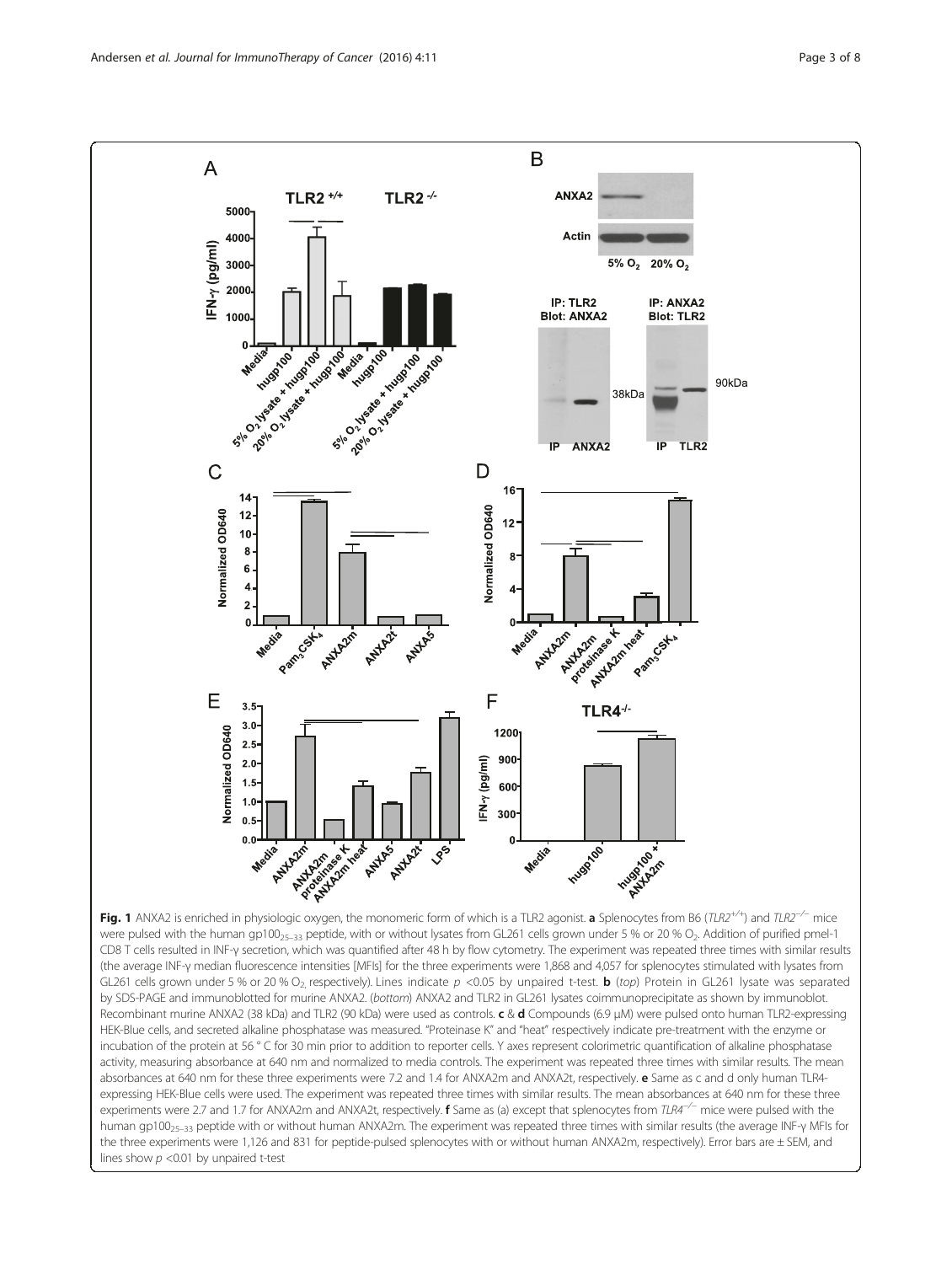reporter cell line, showing the specificity of ANXA2m binding to TLR2 relative to TLR7 (data not shown).

Because ANXA2t binds and signals through TLR4 [\[9](#page-7-0)], we tested whether ANXA2m could do the same. We found that human ANXA2m was significantly superior to an equimolar amount of bovine ANXA2t at activating the HEK-Blue human TLR4 reporter cell line (Fig. [1e](#page-2-0)). Although ANXA2m is of human origin, and ANXA2t is bovine, the two ANXA2 proteins have identical head regions and share 99 % homology overall. It is therefore unlikely the enhanced signaling through human TLR4 of the monomer relative to the tetramer is due to species differences.

To determine if ANXA2m could enhance an antigenspecific T cell response, purified CD8<sup>+</sup> T cells bearing the pmel-1 TCR were added to cultures of APCs from  $TLR4^{-/-}$  mice pulsed with the gp100<sub>25–33</sub> peptide with or without human ANXA2m. ANXA2m significantly enhanced antigen-specific activation of pmel-1 CD8<sup>+</sup> T cells, as measured by IFN-γ expression compared to the peptide alone (Fig. [1f](#page-2-0)). Together these data demonstrate ANXA2m, and not ANXA2t, binds and signals through TLR2, and the ANXA2m adjuvant effect does not require TLR4 or TLR7.

## ANXA2m enhances murine and human antigen-specific CD8<sup>+</sup> T cell responses

Unlocking the cross-priming potential of the DC is a cardinal requirement of tumor cell vaccines. Patient-derived immune suppression or poor immunogenicity of cell lysates can limit the impact of co-delivered synthetic adjuvants thereby diminishing DC activation and crosspriming. Therefore, we next asked whether the addition of ANXA2m to DC cultures could increase cross-priming.

To address this question, splenocytes from B6 or TLR2−/<sup>−</sup> mice were incubated with or without human ANXA2m and pulsed with both OVA and lysate from GL261 cells cultured in atmospheric (20 %)  $O_2$ . Mouse and human ANXA2 proteins differ by one amino acid residue in their head regions, and share 97 % sequence homology overall. Antigen presentation was measured by flow cytometry using the monoclonal antibody 25- D1.16 (which recognizes the OVA-derived peptide SIIN-FEKL bound to  $H-2K^b$ ) [[14\]](#page-7-0). The addition of human ANXA2m to 20 %  $O_2$  derived lysates plus OVA significantly increased surface levels of SIINFEKL/H-2 $K<sup>b</sup>$  complexes on splenic DCs (defined as being CD11c<sup>+</sup>, I-A<sup>b+</sup>) compared to the 20 %  $O_2$  lysates plus OVA (Fig. [2a](#page-4-0)). As expected, splenic DCs from  $TLR2^{-/-}$  mice did not show enhanced levels of SIINFEKL/H-2K $^{\rm b}$  complexes following stimulation with lysates from 5 %  $O_2$  or human ANXA2m added to 20 %  $O_2$  (Fig. [2b\)](#page-4-0). Moreover, human ANXA2m induced robust maturation of B6 wildtype BMDCs as evidenced by a significant increase in the surface expression of the co-stimulatory molecules CD80 and CD86, and secretion of cytokines IL-12p70 and TNF- $\alpha$  (Figs. [2c and d](#page-4-0)).

To determine if ligation of TLR2 by human ANXA2m enhanced an antigen-specific immune response in vivo, we used a CD8<sup>+</sup> T-cell priming model that rapidly ex-pands antigen-specific CD8<sup>+</sup> T cell frequencies [[15\]](#page-7-0). B6 and  $TLR^{-/-}$  mice immunized with OVA plus human ANXA2m were bled and the frequencies of CD8+ T cells specific for the OVA-derived peptide, SIINFEKL, presented by H-2K<sup>b</sup>, were determined by flow cytometry. Human ANXA2m significantly  $(P \le 0.001)$  increased the frequency of antigen-specific peripheral blood CD8+ T cells in wildtype but not  $TLR2^{-/-}$  mice (Fig. [2e\)](#page-4-0). Together these data show human ANXA2m can signal through mouse TLR2 to enhance an antigen-specific immune response.

To determine the effect of human ANXA2m on antigen-specific human CD8<sup>+</sup> T cell responses in vitro, we pulsed human monocyte-derived DCs from cytomegalovirus (CMV)-positive and -negative donors with a maturation cocktail and the pp65 CMV peptide in the presence or absence of human ANXA2m [\[16, 17\]](#page-7-0). The subsequent addition of patient-matched PBMCs led to a ten-fold increase in IFN-γ secretion in CMV seropositive samples when ANXA2m was present. This was an antigen-specific response as PMBCs from CMV seronegative individuals did not secrete IFN-γ in response to pp65 CMV plus ANXA2M (Fig. [2f](#page-4-0)). These data reveal ANXA2m enhances antigen-specific mouse and human CD8<sup>+</sup> T cell responses, and suggest human ANXA2m can augment cross-priming in humans in vivo.

## The N-terminal 15 amino acids of ANXA2m are necessary and sufficient for TLR2 binding and signaling

Members of the annexin protein family have variable 30 aa N-terminal head regions with different sites for posttranslational modifications and bind different proteins [[1, 3, 4\]](#page-7-0). As such, they confer unique functions to each annexin. The 15 N-terminal amino acids of ANXA2 bind to the S100A10 protein to form the ANXA2t [\[4](#page-7-0)]. Since ANXA2t is unable to activate TLR2, we hypothesized that the N-terminus of ANXA2 was sufficient for signaling through TLR2, and that the first 15 N terminal amino acids were required for TLR2 activity. To test these hypotheses, we incubated HEK-Blue TLR2 reporter cells with peptides containing the first N-terminal 36 amino acid residues of mouse ANXA2 fused to SIIFNEKL (ANXA2-OVA), mouse ANXA2 N-terminal residues 16– 36 fused to SIINFEKL (ANXA2ΔΝ15-OVA), or a control peptide containing the first N-terminal 36 aa residues of ANXA2, but with a scrambled order relative to the native sequence, fused to SIINFEKL. Of these peptides, only ANXA2-OVA containing the first N-terminal 36 amino acids induced TLR2-mediated signaling (Fig. [3a\)](#page-5-0). Similarly,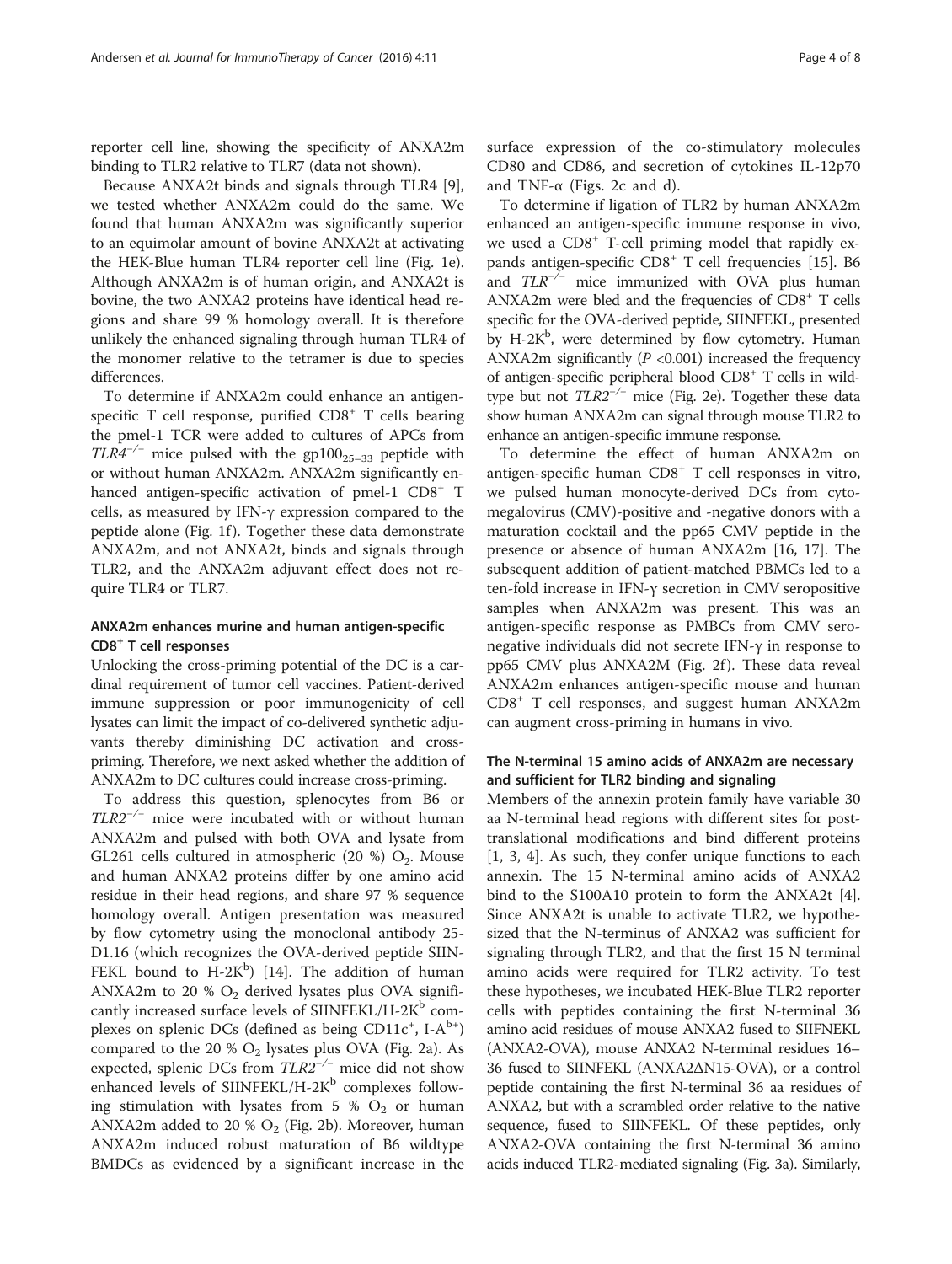<span id="page-4-0"></span>

with 2.5 µg/ml human ANXA2m or medium. Cells were harvested and stained after 2 days. Graphs indicate the MFI for the CD11c<sup>+</sup>MHCII<sup>hi</sup> gated population. The average MFIs from three replicate experiments were 12,736 and 7,577 for CD80 and CD86, respectively. d Supernatants from (c) were collected and assayed using a cytometric bead array. The averages from the three replicate experiments were 106 and 7,529 pg/ml for IL12p70 and TNFa, respectively. Error bars are ± SEM, and lines indicate P <0.01 by unpaired t-test. e Naïve mice were vaccinated with four sequential daily injections of OVA (days 1–4), with or without recombinant human ANXA2m and boosted once on day 7. Staining of peripheral blood was performed on day 8. Graph represents the percentage of peripheral blood cells staining positive for the SIINFEKL/K<sup>b</sup> dextramer within the  $CD8a<sup>+</sup>$  lymphocyte gate. The experiment was replicated twice with similar results with  $n = 4$  per group (the average frequencies of dextramer-binding CD8 $a$  + cells were 7.17 and 2.3 % in the wildtype and TLR2<sup>-/−</sup> mice, respectively). Bars denote  $p$  <0.05 by unpaired t-test. **f** Monocyte-derived dendritic cells from CMV seropositive and seronegative HLA-A0201<sup>+</sup> donors were pulsed with the pp65<sub>495-503</sub> peptide, with or without human ANXA2m. After a day cells were washed and autologous PBMCs were added for an additional 2 days. Soluble INF-γ was measured by bead array. The experiment was repeated once with similar results. The averages of the two experiments were 4003 and 114 pg/ml IFN-γ for pulsed PBMCs from CMV seropositive and seronegative individuals, respectively, and 399 pg/ml for unpulsed PBMCs from a CMV seropositive individual. Error bars are ± SEM, and lines show  $p$  <0.01 by unpaired t-test

only immunization with ANXA2-OVA elicited significantly higher numbers of SIINFEKL/H-2 $K^b$  specific peripheral blood CD8+ T cells in B6 mice compared to ANXA2ΔΝ15- OVA or scrambled control (Fig. [3b\)](#page-5-0).

## Conclusions

These studies leave open the question of ANXA2 as potential DAMP in vivo. ANXA2 expression is elevated in many tumors [\[3](#page-7-0), [18](#page-7-0)], and in many cancers high levels of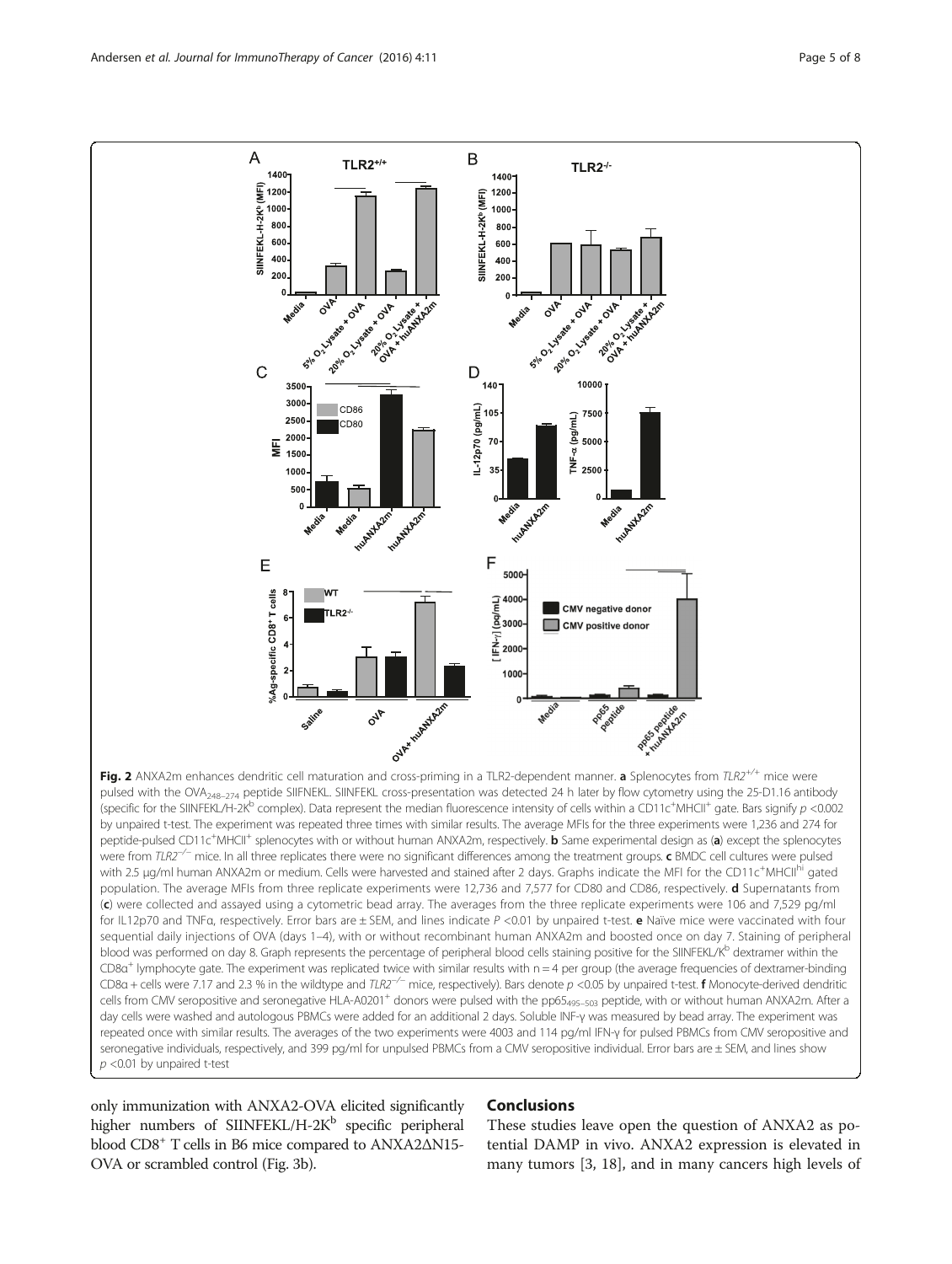<span id="page-5-0"></span>

ANXA2 portend a poor prognosis [\[19\]](#page-7-0). These observations are consistent with ANXA2 signaling through TLR2, as TLR2-induced inflammation is implicated in liver and colon tumor metastasis, for example [[20](#page-7-0)]. Our data suggest that immunogenic activity is absent or is overridden by other potentially tumor-promoting functions of ANXA2 [\[21](#page-7-0)–[23](#page-7-0)], or by tumor-derived immune suppressive mechanisms such as regulatory T cells or myeloid-derived suppressor cells [[24, 25](#page-7-0)]. It is also possible that ANXA2m is not present in great enough quantities, is sequestered, or exists in its tetrameric form that does not bind TLR2. The future may bring novel approaches to increase the immunogenicity of ANXA2 within tumor cells as a strategy to increase anti-tumor immunity in vivo.

## Methods

## Animal models

C57BL/6 J (B6), Tlr2-B6.129-Tlr2tm1Kir/J  $(TLR2^{-/-})$ , and B6.B10ScN-Tlr4<sup>lps-del</sup>/JthJ (TLR4<sup>-/-)</sup> mice were purchased from Jackson Laboratories and maintained in specific pathogen-free facilities at the University of Minnesota. The murine GL261 glioma model was established as described [\[10, 16](#page-7-0)]. Mice were immunized with 50 μg OVA plus 50 μg of the indicated peptides four consecutive days, and once more, 7 days following the first vaccine [\[15\]](#page-7-0). All animal studies were reviewed and approved by the Institutional Animal Care and Use Committee at the University of Minnesota.

### Cell culture

GL261 cells were cultured in DMEM/F12 (1:1) with L-glutamine, sodium bicarbonate, penicillin/streptomycin (100 U/mL), B27 and N2 supplements, and 0.1-mg/mL Normocin under 5 % or 20 %  $O_2$  as described [\[10](#page-7-0)]. Splenocytes and T cells were cultured in RPMI 1640 containing 10 % heat-inactivated FBS, penicillin/streptomycin (100 U/ml), and 0.1 mg/ml Normocin.

## Immunoblot

GL261 cells were washed, pelleted, and lysed in radioimmunoprecipitation assay buffer containing protease and phosphatase inhibitors (Pierce). Lysates were diluted to the same protein concentration and were separated by 4–12 % SDS-PAGE. The separated proteins were then transferred to nitrocellulose, blocked, and incubated with mouse anti-ANXA2 (BD Biosciences). Blots were then washed and incubated with anti-mouse IgG HRP (Jackson ImmunoResearch). After additional washing, nitrocellulose was then incubated in ECL Plus chemiluminescent substrate (GE), drained, and exposed to HyBlot CL Autoradiography film (Denville Scientific).

## Immunoprecipitation

Cold GL261 lysate was adjusted to a concentration of 2 mg/ml. Primary Ab was added to 0.5 ml lysate followed by overnight incubation at 4 °C with rocking. Protein A/G Agarose (Santa Cruz) was added and incubated at 4 °C with rocking. Beads were then washed, resuspended in reducing sample buffer, supernatants separated by 4–12 %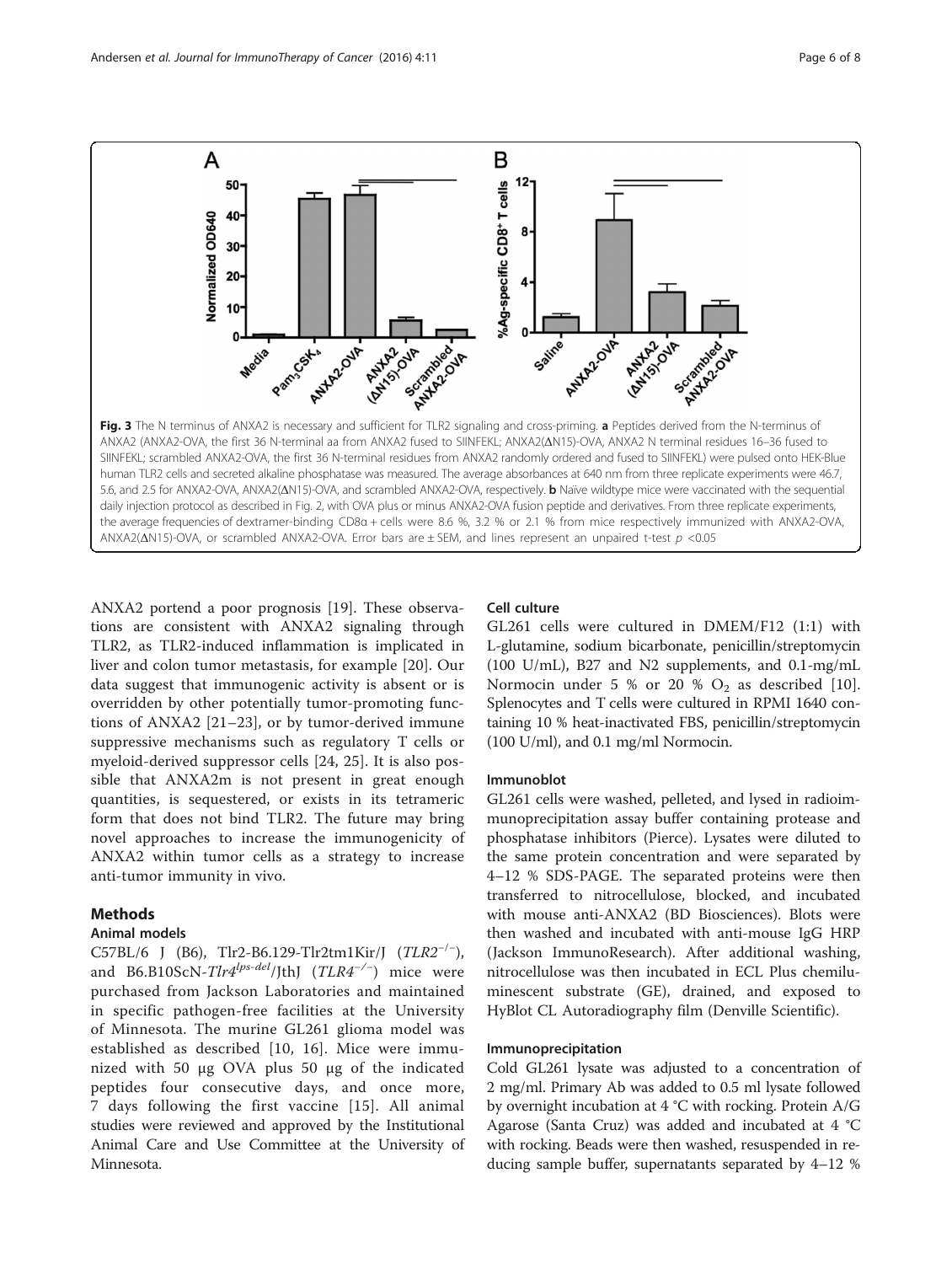SDS-PAGE, and transferred to nitrocellulose as described above for immunoblotting. The Abs were mouse antimouse TLR2 (Clone T2.5, Santa Cruz), mouse anti-mouse ANXA2 (Clone 5 BD Biosciences), and anti-mouse IgG HRP (Jackson ImmunoResearch).

## Bone marrow-derived DC and TLR activity

For DC maturation experiments, B6 bone marrowderived DCs (BMDCs) were generated using a modified protocol [[26\]](#page-7-0). Briefly, femurs and tibias were removed and flushed with saline. Erythrocytes were lysed, and remaining leukocytes were washed and placed in 10 cm dishes at  $2 \times 10^6$  cells/10 ml in complete RPMI 1640 and 20 ng/ml GM-CSF (Peprotech). Non-adherent cells were removed and media were replaced every 3 days. Six days post-bone marrow harvest, loosely adherent cells were washed and plated in RPMI/GM-CSF.

HEK-Blue reporter cells stably express membranebound human TLR2 or human TLR4 and secrete alkaline phosphatase upon TLR stimulation (InvivoGen). HEK-Blue cells and BMDC swere stimulated with 50 ng/ml of the TLR2 agonist  $Pam_3CSK_4$  (Imgenex), 2.5  $\mu$ g/ml human ANXA2m (69 μM; AbD Serotec and Aviva Systems Biology), 6.5 μg/ml purified bovine ANXA2t (69 μM, Meridian), 5 μg/ml imiquimod, 2.6 μg/ml hu annexin A5 (69 μM, AbD Serotec), or 200 μg/ml ANXA2-OVA (STVHEILCKLSLEGDHSTPPSAYGSVKPY TNFDAEEQLESIINFEKLTEWT) peptides (residues 1– 36 from ANXA2 followed by 16 OVA-derived aa). Control peptides, one containing the same content but scrambled order of the 36 ANXA2 aa ("Scrambled ANXA2-OVA," GSCTESIEALHVLELVSPYTKSHNTPDSKGDYPFAEQ-LESIINFEKLTEWT), and one lacking the first 15 N terminal ANXA2 aa ("ANXA2ΔΝ15-OVA," HSTPPSA YGSVKPYTNFDAEEQLESIINFEKLTEWT) were added to wells at levels equimolar to ANXA2-OVA. Forty-eight h following stimulation, BMDCs were stained and analyzed by flow cytometry, and HEK-Blue cell supernatant was assayed for secreted embryonic alkaline phosphatase activity using QuantiBlue colorimetric enzyme assay (InvivoGen). Enzymatic activity was recorded as an increase in OD640 after being normalized to media-only treatment.

## Cross-priming and cross-presentation

Splenocytes from B6, TLR2<sup>-/-</sup>, or TLR4<sup>-/-</sup> mice were cultured at  $2 \times 10^5$  cells/well in a 96-well plate in complete RPMI 1640 media. Splenocytes were pulsed with combinations of the following: 10 μg tumor lysate, 2.5 μg/ml human ANXA2m (AbD Serotec), or 50  $\mu$ g/ml hu gp100<sub>25–33</sub> peptide (KVPRNQDWL) or an OVA-derived peptide (EVSQLEQLESIINFEKLTEEWTSSNVM). For measurement of cross-presented OVA peptide, splenocytes were harvested, stained for CD11c, MHCII, and SIINFEKL/H- $2K<sup>b</sup>$  complex, and analyzed by flow cytometry as described below. To measure IFN-γ,  $CD8<sup>+</sup>$  T lymphocytes were purified from pmel-1 mouse [\[12](#page-7-0)] splenocytes (Miltenyi Biotec), and  $2 \times 10^5$  per well were co-cultured with unfractionated syngeneic splenocytes. Forty-eight hours after coculture, IFN- γ was quantified in media using a flow cytometric bead array (BD Biosciences).

Cross-priming was tested in vivo through sequential daily vaccination as described [\[15](#page-7-0), [27](#page-7-0)]. Briefly, B6 or TLR2−/<sup>−</sup> mice were vaccinated four consecutive days with 100 μg OVA protein (with or without 1.5 μg human ANXA2m; AbD Serotec), 40 μg ANXA2-OVA peptide, or equimolar amounts of control peptides. Mice were boosted 3 days following the fourth vaccine, and bled the following day for analysis.

#### Flow cytometry

Analyses of labeled cell suspensions were performed on a custom Canto II (BD) and analyzed with FlowJo software (Tree Star, Inc.). Fluorochrome-conjugated mAbs used were CD11c—FITC (eBioscience, clone N418), CD86— PE (eBioscience, clone GL1), SIINFEKL-H-2K<sup>b</sup>-PE (eBioscience, clone 25-D1.16) CD80—APC (eBioscience, clone 16-10A1), CD8α -APC (eBioscience, clone 53–6.7) and I-A/I-E—eFluor450 (MHC II; eBioscience, clone M5/ 114.15.2). The corresponding isotype controls were also purchased from eBioscience. A PE—dextran-conjugated multimer of SIINFEKL/H-2 $K<sup>b</sup>$  was purchased from Immudex (Copenhagen, Denmark).

## CMV antigen cross-priming by human monocyte-derived D<sub>Cs</sub>

 $5 \times 10^5$  HLA-A2<sup>+</sup> immature DCs were pulsed with 10 μg/ml of  $pp65<sub>495–503</sub>$  (NLVPMVATV), with or without addition of 2.5 μg/ml human ANXA2m and matured. Purified donor-matched CD8 T cells were added and incubated as described previously [\[16](#page-7-0)].

#### Abbreviations

ANXA2: annexin A2; ANXA2m: monomeric annexin A2; ANXA2t: tetrameric annexin A2; APC: antigen-presenting cell; B6: C57BL/6 J; BMDC: bone marrow-derived dendritic cell; CMV: cytomegalovirus; DAMP: dangerassociated molecular pattern; DC: dendritic cell; MFI: median fluorescence intensity; N: amino; OVA: chicken ovalbumin; TLR: toll-like receptor; TLR2<sup>-/-</sup>: Tlr2-B6.129-Tlr2tm1Kir/J; TLR4<sup>-/-</sup>: B6.B10ScN-Tlr4<sup>lps-del</sup>/JthJ.

#### Competing interest

The authors declare that they have no competing interests.

#### Authors' contributions

BMA: Contributed on all immunology, vaccine production, Annexin characterization and manuscript preparation. XJ: contributed to all experiments in this study and assisted in the drafting of the manuscript. AJE: Contributed to the annexin characterization, experimental designs and writing of the manuscript. JRO; Contributed to experimental designs and writing of the manuscript and figures. WC. Contributed to experimental designs, manuscript organization and review. BB: Contributed to the experimental designs and writing of the manuscript. CAP and MRO contributed equally in contributing on all immunology, vaccine production, annexin characterization and supervised all aspects of the study, writing of the manuscript and figures. All authors have reviewed and approved this manuscript.